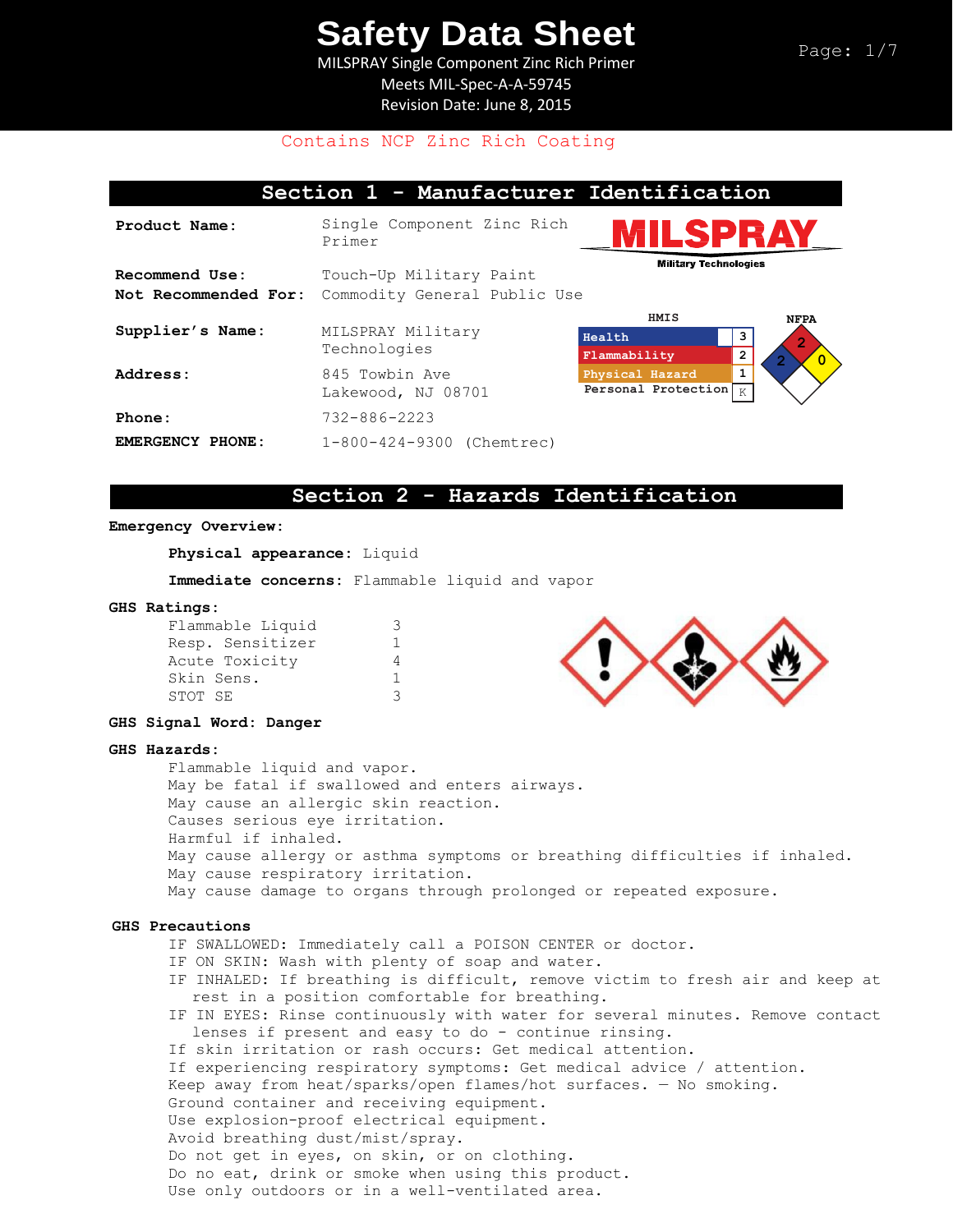MILSPRAY Single Component Zinc Rich Primer Meets MIL-Spec-A-A-59745

Revision Date: June 8, 2015

Wear protective gloves/protective clothing/eye protection/face protection. In case of inadequate ventilation wear respiratory protection. Wash contaminated clothing before reuse.

Dispose of contents/container in accordance with all applicable regulations. In case of fire: Use appropriate method to extinguish. See Section 5 of SDS. Store in a well-ventilated place. Keep container cool and tightly closed.

## **Section 3 - Composition/Information on Ingredients**

| Product Name                            | $CAS$ #          | % by<br>weight |
|-----------------------------------------|------------------|----------------|
| *Zinc Dust                              | $7440 - 66 - 6$  | 70.71%         |
| Polyisocyanate based on MDI             | Trade<br>Secret  | $5 - 10%$      |
| Parachlorbenzotrifluoride               | $98 - 56 - 6$    | $5 - 10%$      |
| Light Aromatic Petroleum<br>distillates | $64742 - 95 - 6$ | $5 - 10%$      |
| *1,2,4 Trimethylbenzene                 | $95 - 63 - 6$    | 3.28%          |
| Zinc Oxide                              | $1314 - 13 - 2$  | $1 - 5%$       |
| *4,4'-Diphenylmethane Diisocyanate      | $101 - 68 - 8$   | 1.13%          |

\* Toxic chemical subject to the reporting requirements of section 313 of Title III and of 40 CFR 372.

"WARNING: THIS PRODUCT MAY CONTAIN CHEMICALS KNOWN TO THE STATE OF CALIFORNIA TO CAUSE CANCER AND BIRTH DEFECTS OR OTHER REPRODUCTIVE HARM."

## **Section 4 - First Aid Measures**

**EYE CONTACT:** Immediately flush eyes with water. Flush eyes with water for a minimum of 15 minutes, occasionally lifting and lowering upper lids. Get medical attention promptly.

**SKIN CONTACT:** Wash with soap and water. Get medical attention if irritation develops or persists. Remove contaminated shoes and clothes and clean before reuse.

**INHALATION:** If symptoms develop, move individual away from exposure and into fresh air. If symptoms persist, seek medical attention. If breathing is difficult, administer oxygen. Keep person warm and quiet; seek immediate medical attention.

**INGESTION:** DO NOT induce vomiting. Get medical attention immediately.

**NOTE TO PHYSICIAN:** Not available.

### **MOST IMPORTANT SYMPTOMS AND EFFECTS, BOTH ACUTE AND DELAYED**

**SYMPTOMS :** May cause resipratory irritation, dizziness, or drowsiness.

**EFFECTS :** Significant exposure to this chemical may adversely affect people with chronic disease of the respiratory system, central nervous system, kidney, liver, skin, and/or eyes. Overexposure and long term exposure to isocyanate can cause lung and skin sensitization.

## **Section 5 - Fire Fighting Measures**

**SUITABLE EXTINGUISHING MEDIA:** Foam, Powders, Carbon Dioxide, or Dry Chemical.

**UNUSUAL FIRE & EXPLOSION HAZARDS:** Flammable liquid and vapor. Vapors can travel to a source of ignition and flash back. Empty containers retain product residue (liquid and/or vapor)

and can be dangerous. DO NOT pressurize, cut, weld, braze, solder, grind or expose such containers to heat, flame, sparks, static electricity, or other sources of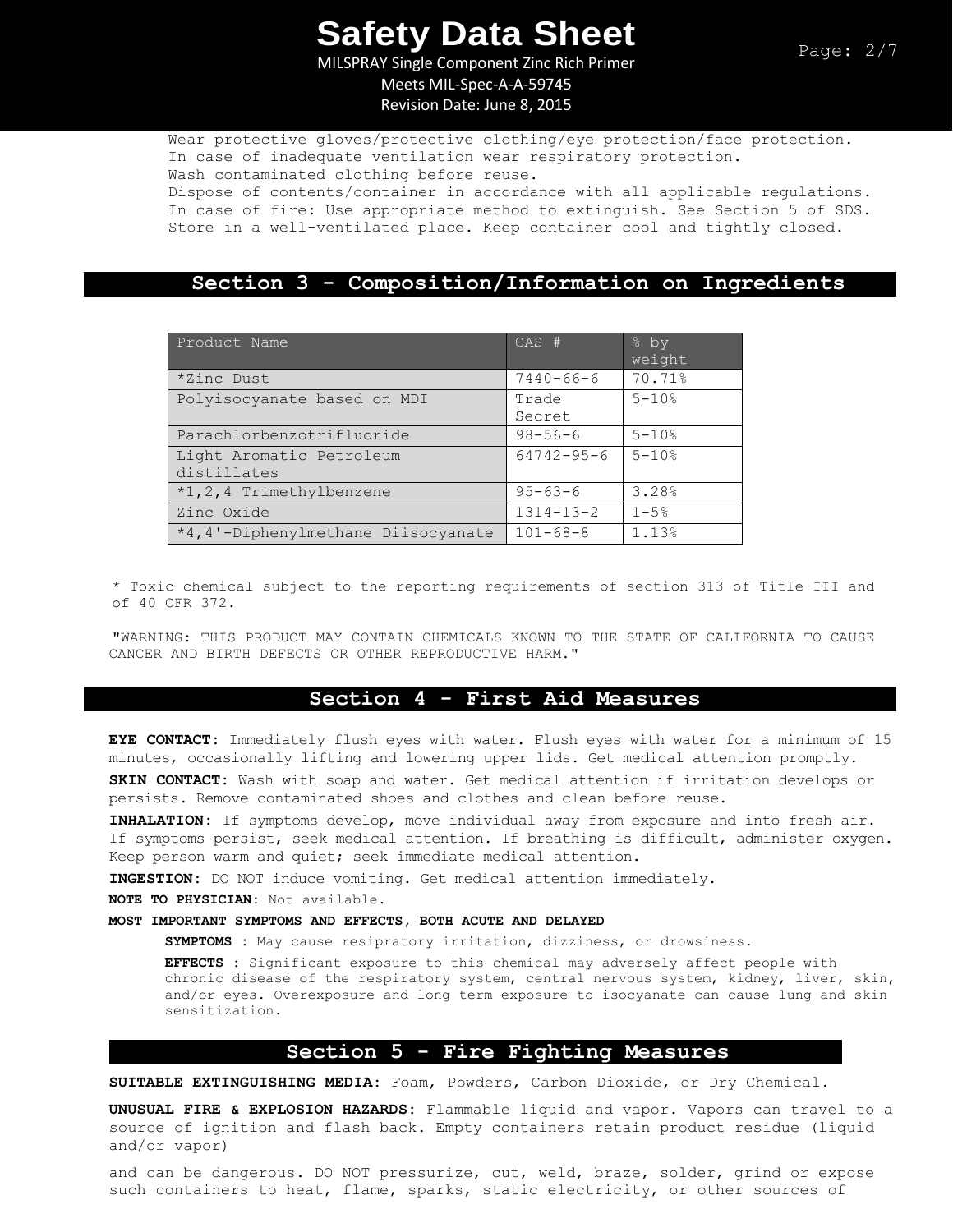MILSPRAY Single Component Zinc Rich Primer Meets MIL-Spec-A-A-59745 Revision Date: June 8, 2015

ignition. Also, do not reuse container without commercial cleaning or reconditioning. Product reacts with water releasing large amounts of carbon dioxide which may cause pressure build up in confined spaces. Toxic vapors and corrosive fumes can be emitted during fire conditions.

**SPECIAL FIRE FIGHTING PROCEDURES:** As in any fire, wear self-contained breathing apparatus pressure-demand (MSHA/NIOSH approved or equivalent) and full protective gear. Use water with caution, product will react with water and release large amounts of carbon dioxide which may cause pressure build up in confined spaces. Water spray to cool containers or protect personnel, but avoid direct contact between water and the proudct. Small fires: carbon dioxide or dry chemical. Large fire: alcohol-type aqueous film-forming foam or dry chemical.

**UNSUITABLE EXTINGUISHING MEDIA:** Not available.

**PRODUCTS OF COMBUSTION:** During combustion toxic vapors may be released. Under fire conditions, corrosive fumes and toxic vapors may be emitted.

**PROTECTION OF FIREFIGHTERS:** Not available.

### **Section 6 - Accidental Release Measures**

**PERSONAL PRECAUTIONS:** Not available.

**ENVIRONMENTAL PRECAUTIONS:** Stop spill at source, and prevent material from entering drains, sewers, streams or other bodies of water.

**METHODS OF CONTAINMENT:** Dike spill area with suitable absorbant material or chemical booms to limit spreading.

#### **SPILL AND LEAK PROCEDURES:**

#### **METHODS OF CLEAN-UP:**

**Small Spills:** Eliminate all sources of ignition. Provide good ventilation and minimize the breathing of vapors and avoid skin contact. Dike spill area and absorb the spilled liquid with earth, sawdust or a commercially available absorbent. Shovel spent absorbent into recovery or salvage drums for appropriate disposal.

**Large Spills:** Wear appropriate personal protective equipment. Eliminate all ignition sources. Prevent additional discharge of material if able to do so safely. Do not touch or walk through spilled material. Avoid runoff into storm sewers and ditches which lead to waterways. Ventilate spill area. Stay upwind of spill. Use only non-combustible material for cleanup. Use clean, non-sparking tools to collect absorbed materials. Absorb spill with inert material (e.g. dry sand, earth or sawdust), then place in a chemical waste collector.

**OTHER INFORMATION:** Eliminate ignition sources. Avoid large exposures to vapors.

# **Section 7 - Handling and Storage**

**HANDLING**: Use only in a well ventilated area. Avoid breathing vapor, fumes, or mist. Avoid contact with eyes, skin, and clothing. Ground and bond containers when transferring material. Use spark-proof tools and explosion proof equipment. Always open containers slowly to allow any excess pressure to vent. Avoid contact with water or humidity. Follow all SDS/label precautions even after containers are emptied because they may retain product residues.

**STORAGE:** Keep away from heat, sparks, and flame. Store containers in a cool, well ventilated place. Keep container closed when not in use.

### **Section 8 - Exposure Controls/Personal Protection**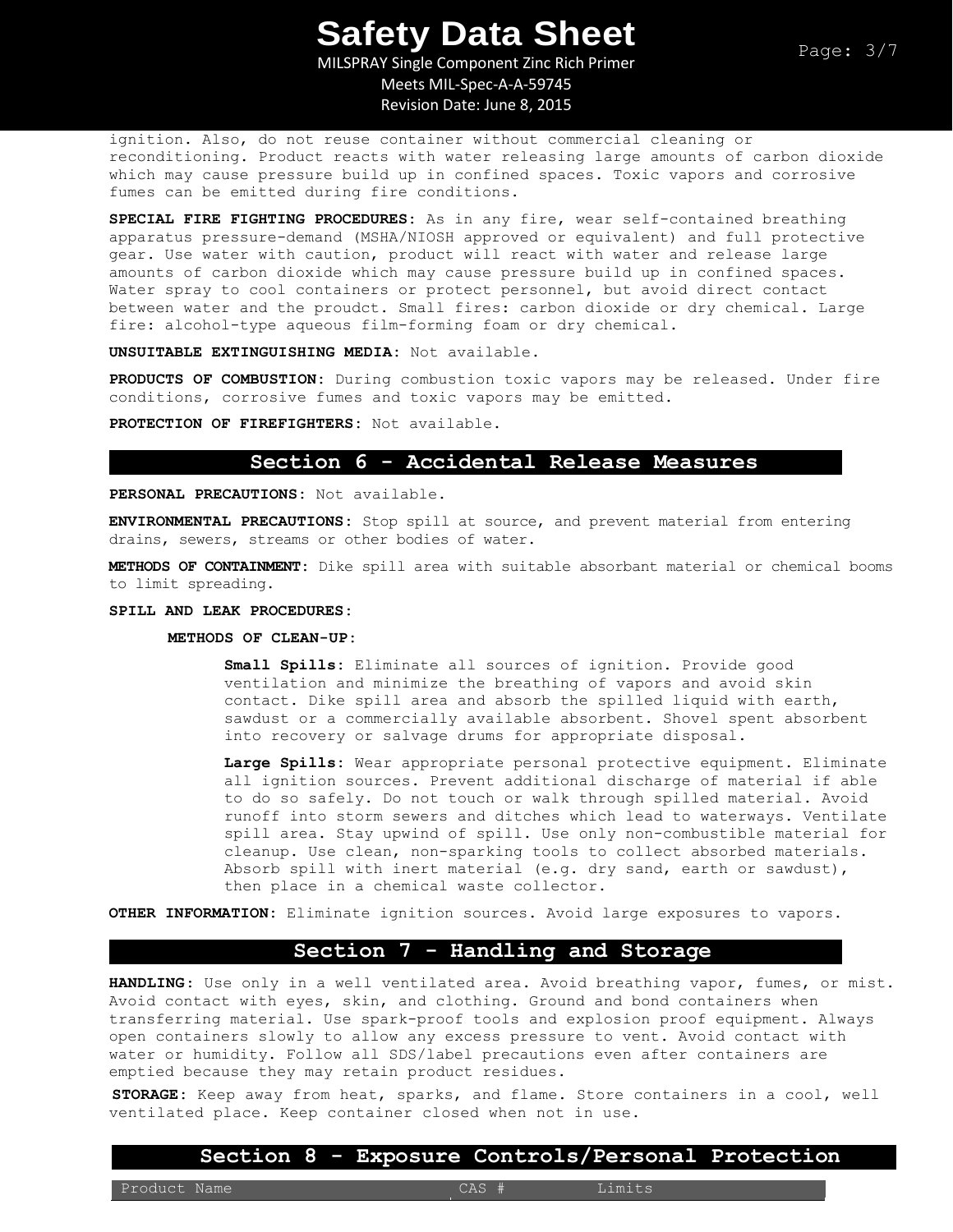Page: 4/7

MILSPRAY Single Component Zinc Rich Primer

Meets MIL-Spec-A-A-59745

Revision Date: June 8, 2015

| *Zinc Dust                              | $7440 - 66 - 6$  | ACGIH TLV 5 mg/m3 TWA<br>OSHA PEL 5 mg/m3 TWA   |
|-----------------------------------------|------------------|-------------------------------------------------|
| Polyisocyanate based on MDI             | Trade Secret     | OSHA PEL NE<br>ACGIH TLV NE                     |
| Parachlorbenzotrifluoride               | $98 - 56 - 6$    | ACGIH TLV NE<br>OSHA PEL NE                     |
| Light Aromatic Petroleum<br>distillates | $64742 - 95 - 6$ | OSHA PEL 100 PPM TWA<br>ACGIH TLV 100 PPM TWA   |
| *1,2,4 Trimethylbenzene                 | $95 - 63 - 6$    | ACGIH TLV 25 PPM TWA<br>OSHA PEL 25 PPM TWA     |
| Zinc Oxide                              | $1314 - 13 - 2$  | ACGIH TLV 10 mg/m3 TWA<br>OSHA PEL 15 mg/m3 TWA |
| *4,4'-Diphenylmethane Diisocyanate      | $101 - 68 - 8$   | OSHA PEL 2 PPM<br>ACGIH TLV 0.005 PPM           |

#### **OSHA TABLE COMMENTS:**

NE = Not Established

**ENGINEERING CONTROLS :** Engineering controls should be in place to minimize exposure to vapors and any ignition sources.

#### **PERSONAL PROTECTIVE EQUIPMENT**

**EYES AND FACE :** Wear safety glasses with side shields (or goggles) and a face shield.

**SKIN :** Wear impervious gloves to prevent contact with skin. Wear protective gear as needed - apron, suit, boots.

**RESPIRATORY :** NIOSH/MSHA approved respirators may be necessary if airborne concentrations are expected to exceed exposure limits. In the event of insufficient ventilation, Self-contained breathing apparatus is recommended.

**WORK HYGIENIC PRACTICES :** Do not eat, drink, or smoke in areas where this material is used. Avoid breathing vapors. Remove contaminated clothing and wash before reuse. Wash thoroughly after handling. Wash hands before eating.

**OTHER USE PRECAUTIONS :** Facilities storing or utilizing this material should be equipped with an eyewash facility and a safety shower.

## **Section 9 - Physical and Chemical Properties**

**APPEARANCE:** Liquid **ODOR:** Typical **ODOR THRESHOLD:** Not determined. **VAPOR DENSITY:** Not determined. **EVAPORATION RATE:** Not determined.

**PHYSICAL STATE:** Liquid

**% Volume Volatile:** Not determined.

**Formula Lb/Gal:** Not determined.

**Boiling Point:** 282.0ºF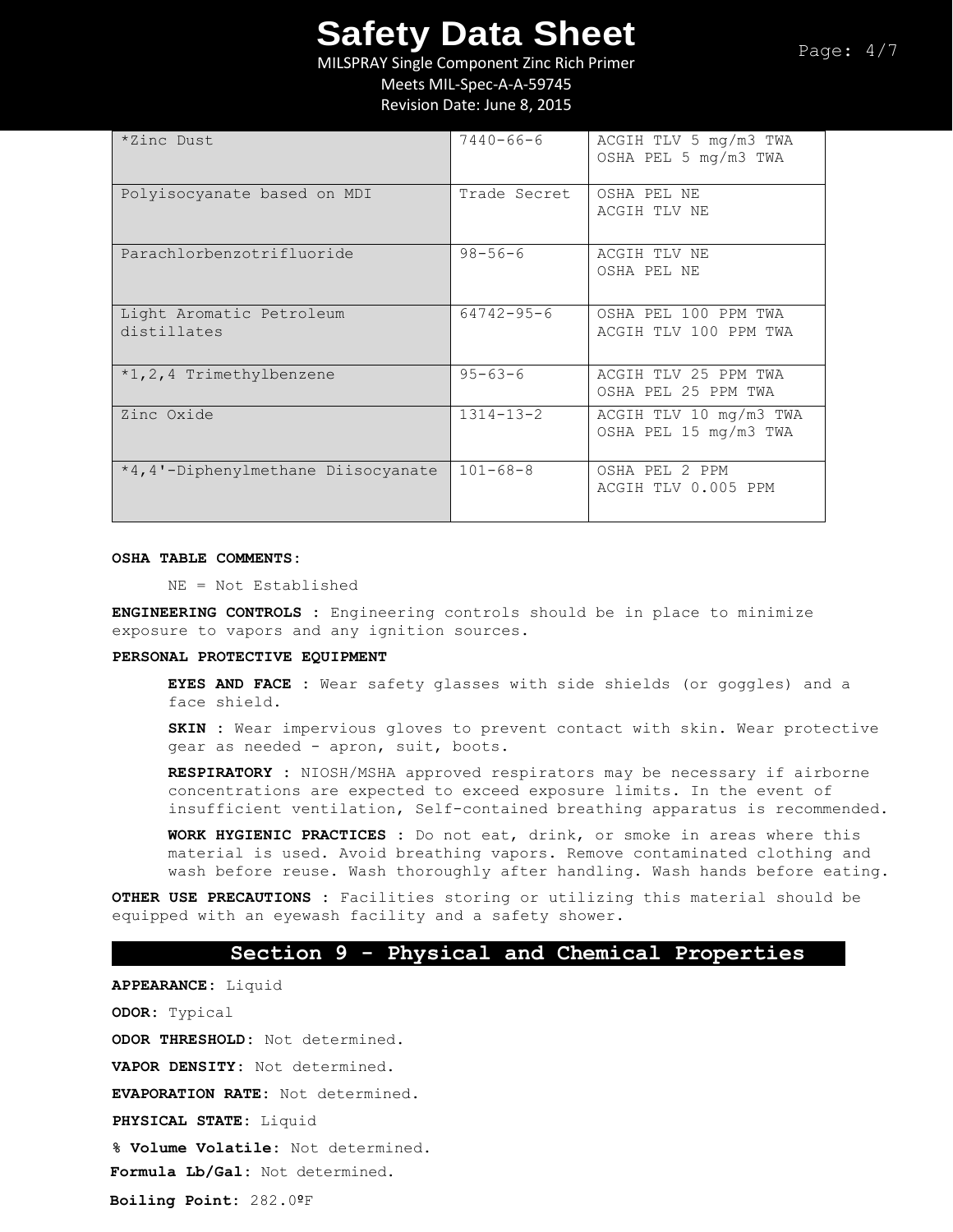MILSPRAY Single Component Zinc Rich Primer Meets MIL-Spec-A-A-59745 Revision Date: June 8, 2015

**Lbs VOC/Gallon Less Water:** 2.7868350 **lb/gal Gms VOC/Liter Less Water:** Not available. **pH:** Not available. **MELTING POINT/FREEZING POINT:** Not available. FLASH POINT: 113°F(45°C)SETAFLASH CLOSED CUP **FLAMMABILITY:** Not available. **FLAMMABITLITY LIMITS:** .9 TO 12.6 **VAPOR PRESSURE:** Not available. **RELATIVE DENSITY:** 2.8111313 **SOLUBITLITY:** Not available. **PARTITION COEFFICICIENT:** Not available. **AUTO-IGNITION TEMPERATURE:** Not available. **DECOMPOSITION TEMPERATURE:** Not available. **VISCOSITY:** Not available. **VAPOR DENSITTY:** Not available.

### **Section 10 - Stability and Reactivity**

**STABILITY:** No information available.

**CONDITIONS TO AVOID:** Not available.

**INCOMPATIBLE MATERIALS:** Prevent contact with water and aqueous solutions, alcohols, amines, bases, strong acids, and strong oxidizing agents.

**HAZARDOUS DECOMPOSITION PRODUCTS:** During thermal decomposition, toxic gasses, corrosive gasses, and nitrogen oxides may be formed.

**POSSIBILITY OF HAZARDOUS REACTIONS:** No information available.

### **Section 11 - Toxicological Information**

**LIKELY ROUTES OF EXPOSURE:** Eye contact, Skin contact, Ingestion, and Inhalation **ACUTE EFFECTS:** 

**EYE:** Causes severe eye irritation**.** 

**SKIN:** Causes skin irritation. Prolonged or repeated contact can result in defatting and drying of the skin which may result in skin irritation and dermatitis (rash).

**INHALATION:** Vapors are irritating to nasal passages and throat. High concentrations can cause stupor and headaches. May cause dizziness and drowsiness**.** 

**INGESTION:** Irritating to mouth, throat, and stomach. May cause headache. May cause dizziness and drowsiness and/or stupor.

**CHRONIC EFFECTS :** Significant exposure to this chemical may adversely affect people with chronic disease of the respiratory system, central nervous system, kidney, liver, skin, and/or eyes.

**ACUTE TOXICITY VALUES :** The acute effects of this product have not been tested.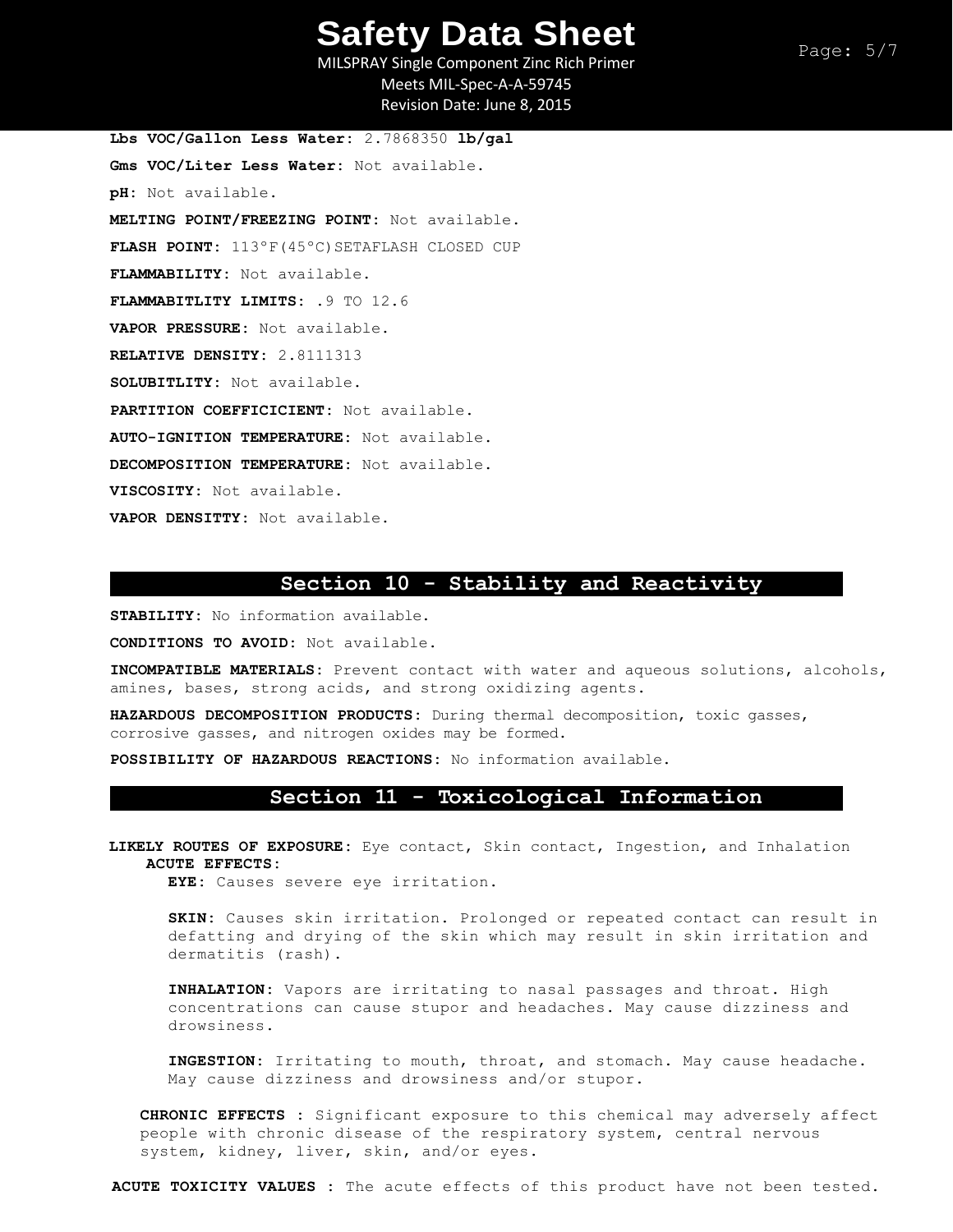MILSPRAY Single Component Zinc Rich Primer

Meets MIL-Spec-A-A-59745

Revision Date: June 8, 2015

| Data on individual components are listed below. |                                                                                                          |  |  |
|-------------------------------------------------|----------------------------------------------------------------------------------------------------------|--|--|
| <b>CAS Number</b>                               | <b>TEST</b>                                                                                              |  |  |
| 7440-66-6                                       |                                                                                                          |  |  |
| <b>Trade Secret</b>                             | Oral LD50:>2000 mg/kg Rat, Inhalation LC50: 490 mg/l, 4h Rat, Dermal Toxicity<br>LD50:>9400 mg/kg Rabbit |  |  |
| 98-56-6                                         | Oral LD50: 13,000, Dermal LD50: 2,700, Vapor LC50: 33                                                    |  |  |
| 64742-95-6                                      | Oral LD50: >3,000 mg/kg, Dermal LD50: >3,160 mg/kg, Vapor LC50: >20 mg/L                                 |  |  |
| $95 - 63 - 6$                                   | ORAL LD50:5000 mg/kg, Dermal LD50:>5000 mg/kg, Vapor LC50:18 mg/L                                        |  |  |
| 1314-13-2                                       |                                                                                                          |  |  |
| 101-68-8                                        |                                                                                                          |  |  |

**MEDICAL CONDITIONS AGGRAVATED BY EXPOSURE:** Not available.

**TARGET ORGANS:** Not available.

**CANCER INFORMATION:** Not available.

**DEVELOPMENTAL INFORMATION:** Not available.

**CHRONIC EFFECTS:** Not available.

**CARCINOGENICITY:** Not available.

**MIXTURE TOXICITY:** Not available.

## **Section 12 - Ecological Information**

**ECOTOXILOGICAL INFORMATION:** Information not available on mixture. Information on individual components is listed below if available.

| THILOIMACION ON INCIATOMAT COMPONENCE IS TISTED DETOM IT AVAITADIE.                                                          |
|------------------------------------------------------------------------------------------------------------------------------|
| <b>TEST</b>                                                                                                                  |
|                                                                                                                              |
| Acute and Prolonged Toxicity to Fish LC50:>100 mg/l, Acute Toxicity to Aquatic<br>Invertebrates EC50: 83 mg/l Daphnia magna, |
| No Information available.                                                                                                    |
| No information available.                                                                                                    |
| No information available.                                                                                                    |
|                                                                                                                              |
|                                                                                                                              |
|                                                                                                                              |

## **Section 13 - Disposal Considerations**

**DISPOSAL METHOD :** Dispose of waste in accordance with all local, state, and federal regulations.

## **Section 14 - Transport Information**

**DOMESTIC (USDOT):**

Proper Shipping Name: Paint UN Number: UN1263 Hazard Class: 3 Packing Group: III

# **Section 15 - Regulatory Information**

**REGULATORY OVERVIEW:** The regulatory data in section 15 is not intended to be allinclusive, only selected regulations are represented**.**